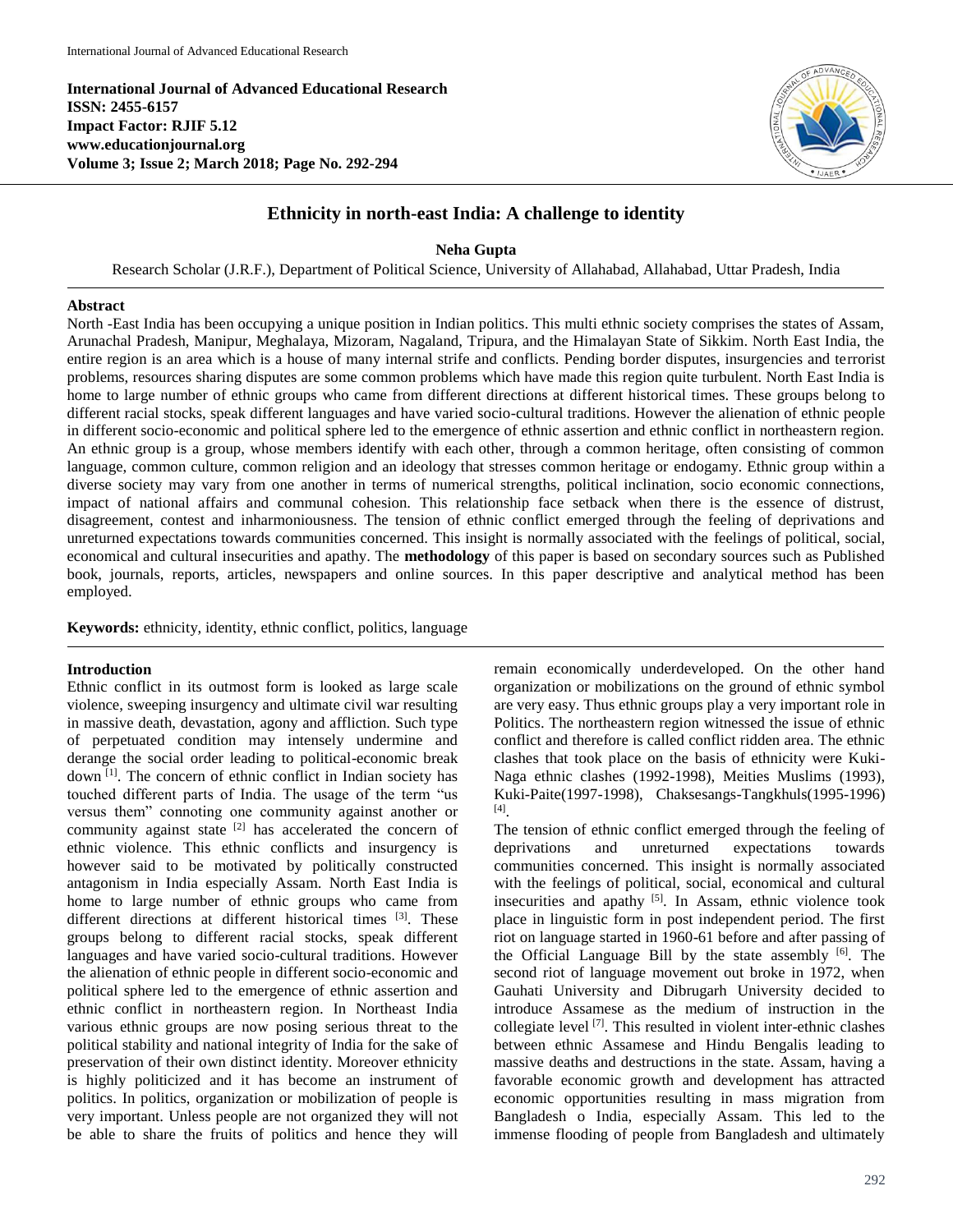threatening the job, employment, identity and language of native Assamese making the state overcrowded. Despite of accusations of Assamese leaders against the central government as well as dominating political parties for ignoring the Assamese demands, the conditions of migration is still unfavorable. These shades of ignorance of demand resulted in numerous "sons of soils movements" in Assam since 1970s. The flow of foreigners within Assam has increased the tension and conflict between Assamese and Bengali Muslims in the mid of 1980's [8]. This tensions has taken the shape of more violence under the leadership of the NDFB( National Democratic Front Of Bodoland) and the ULFA ( United Liberation Front of Assam). Apart from linguistic issues of ethnic violence, the state has also underwent through another form of ethnic violence between Bodo and Santhals (early 1996), Karbi- Kuki amd Dimasa-Hamr(2003), Karbi- Dimasa (2005), Garo-Rabha (2011), Bodo-Muslim (2008 and 2012) and so on  $[9]$ .

Ethnic conflict has become a common phenomenon in India, since independence wherein ethnic factor has played central role in the Indian Politics for gaining political power. Political parties have been dually using ethnicity for their own political gains. On one hand, culture, language and ethnic sentiments are politicized by the political parties to ignite ethnic conflicts. And on the other hand, the technique of politicization is used to resolve ethnic violence. Political parties use ethnic conflicts in real or imagined sense to appeal to pride, historic achievements and current injustices to win elections and gain power. The political parties and ethnic leaders greatly use racial-ethnic identity questions, culture and linguistic questions to appeal to their respective fellow ethnic groups. The political parties nominate those individuals as ethnic leaders who enjoy high standing in their ethnic constituencies such as Chandrababu Naidu in Andhra Pradesh, Late Jayalalitha in Tamil Nadu and Prafulla Kumar Mahanta in Assam. The communal ethnic group had led to the organization of different sub-national political identity movements on the basis of language and culture within the region of North East India<sup>[10]</sup>. Politicisation at one time, inhibits the growth of ethnic consciousness among the ethnic groups regarding their own rights and existence, but at the same time its extremity in politics worsens the situations therefore increasing the politics of identity crisis and subnationalism in Assam [11] . In northeast India, the demand for separate identity is very high for which various ethnic, linguistic and religious groups undertook numerous movements such as identity movements, autonomy movements, secessionist movements etc.

# **The grounds behind the politics of diverse types of movement in north east India are**

**Presence of manifold ethnic groups:** North east India is rich in diverse ethnic groups having peculiar historical and structural background passing from one generation to another. Therefore for the preservation and the upliftment of their ethnical and cultural uniqueness the groups have been consistently involved in conflict like situation.

**Historical Legacy:** Historically Northeast India was never a part of Indian Union. Before the arrival of Britishers this

region was rule by Raja's or Maharaja's. It was from 1826 that the region came under British control. Therefore after Independence of India various ethnic groups started to develop a sense of regional or separate tendency due to their past history.

**Economic Underdevelopment:** The uneven growth of development as well as underdevelopment in tribal as well as plain areas of North East region of India. It is however asserted that the national mainstream has ignored the North East status vehemently in terms of providing sufficient economic resources for their development. It is alleged that despite of contributing a large sum of national earning through exporting natural resources they are not getting enough for their development in return for it. Consequently the ethnic groups such as Karbi, Kuki, Dimasa, Bodo, Naga, Mizu are in continuous conflict and disappointment with the national mainstream sometimes leading to the demand of autonomous status <sup>[12]</sup>.

**The attitude of the people:** The attitude of the people of plain areas towards the people of hill tribes of east Assam has been perceived to be discriminatory and big brotherly in nature. Therefore a condition of unlikeness and conflict aroused between plains people and hills people on the basis of differences in language and culture leading to the foundation of separate states like Nagaland, Mizoram, Meghalaya, etc.

**Linguistic identity crisis:** Assamese language was imposed on the tribal people of North East India through the implementation of Assam State Language Bill (1960). The bill has ensured the safeguard of Assamese identity based on Assamese language. This imposition of Assamese language has threatened the identity of hill people and was therefore afraid of being dominated by people having Assamese identity [3]. The bill has bothered the hill elites as they were linguistically different from Assamese speaking people. These disturbances led to the separation of Nagaland in 1963 by reducing the territorial size of Assam. Likewise, Mizoram, Meghalaya, Arunachal Pradesh got separated on the basis of language.

**Illegal Immigration**: The continuous inflow of foreigners to the North East India has led to the politics of identity movement by ethnic groups. The national as well as international migration in North East India since British colonial period to present time has increased the insecurity level of local inhabitants. Despite of taking certain measures for the deportation of the foreigners, the risk of demographic imbalance, economic scarcity, political havoc and unemployment remain a common occurrence. The insecurity of various ethnic groups for losing their distinctive identity has resulted in ethnic violence and conflicts.

**Developmental Projects:** The displacement of the tribal people due to globalization and developmental projects has evicted them from their own inhabited area. They face major loss in terms of their land, livelihood, and identity without receiving any compensation or any alternative for acquisition and requisition of their land. Education among various ethnic